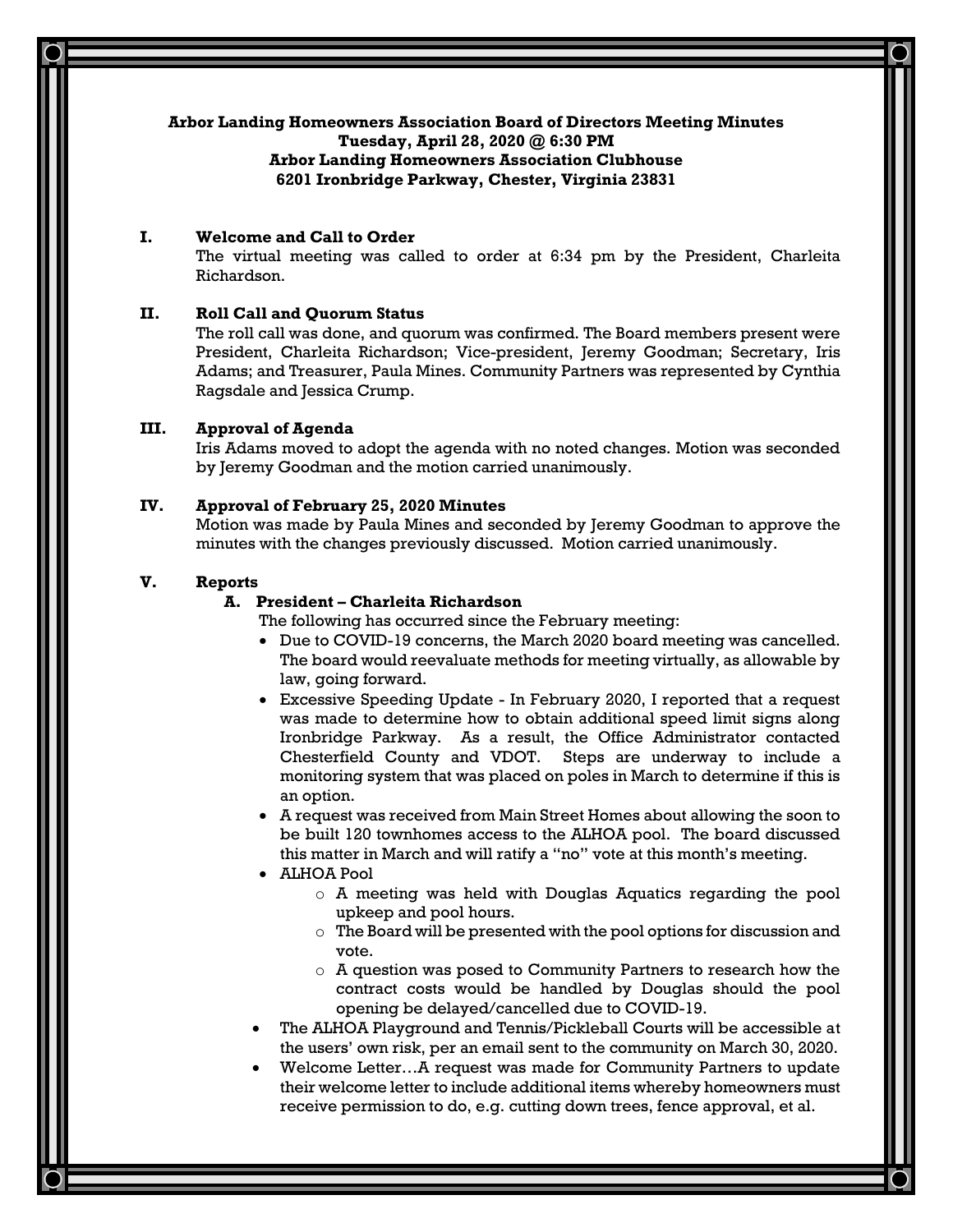## **V. Reports [Cont'd]**

### **A. President – Charleita Richardson**

- o We are investigating items for a Welcome Packet.
- Several restaurants/food trucks have requested permission to set-up in the ALHOA community. The board will discuss this option.

### **B. Secretary – Iris Adams**

- The February 25th meeting minutes was sent out to the board for approval.
- The second quarter Arbor Landing HOA Quarterly Newsletter will be sent out to the Board for review and approval to send out this week.

### **C. Treasurer – Paula Mines [Financial Report sent via email]**

• Paula gave a summary of the Financial Report. It is on trend. The Reserve amount is not indicated on the report and will be corrected. There is normally \$4200 a month deposited.

### **D. Office – Cynthia Ragsdale [Report sent via email]**

- Clubhouse rentals for the month of March was three (3).
- Signs were purchased for Playground, Tennis/Pickle ball court to ensure pedestrian/wheelchair traffic only for sidewalks and grass.
- Repairs were done to the Monument Sign. Incomplete waiting for correct part by Moore Signs, Inc.
- With the cancellations of clubhouse rentals through April due to COVID-19, Community Partners have refunded all fees collected. We have one rental who did not want her money returned because she is holding out that the ban would be lifted before her rental date.

### • **Complaints**

- o The Homeowner is asking the board to consider sending out a reminder to the neighborhood residents that they are responsible for picking up their pet waste and to bring waste bags with them when they take their dogs for walks.
- o There were two (2) complaints from residents regarding excessive number of parked cars in the cul-de-sac. The concerns are that vehicles are parked in front of other residents' homes blocking trashcans/recycling crates, and not being able to mow and clean the edge of their property when the vehicle is there. One of the residents states she has asked the drivers of the vehicle in front of her property to move so she can mow and clean the edge of her property and is getting push back from the resident that lives there. She states that emergency vehicles would not be able to enter and exit the cul-de-sac with the vehicles parked there. She was advised to call Chesterfield Police Department non-emergency line for parking violations and noise violations. She states that in the past there were rules in place about parking in the cul-de-sac. She wants to know if the ALHOA Board of Directors can address this issue. The fourth car is unable to fit in the driveway, because there are three (3) cars already in the driveway.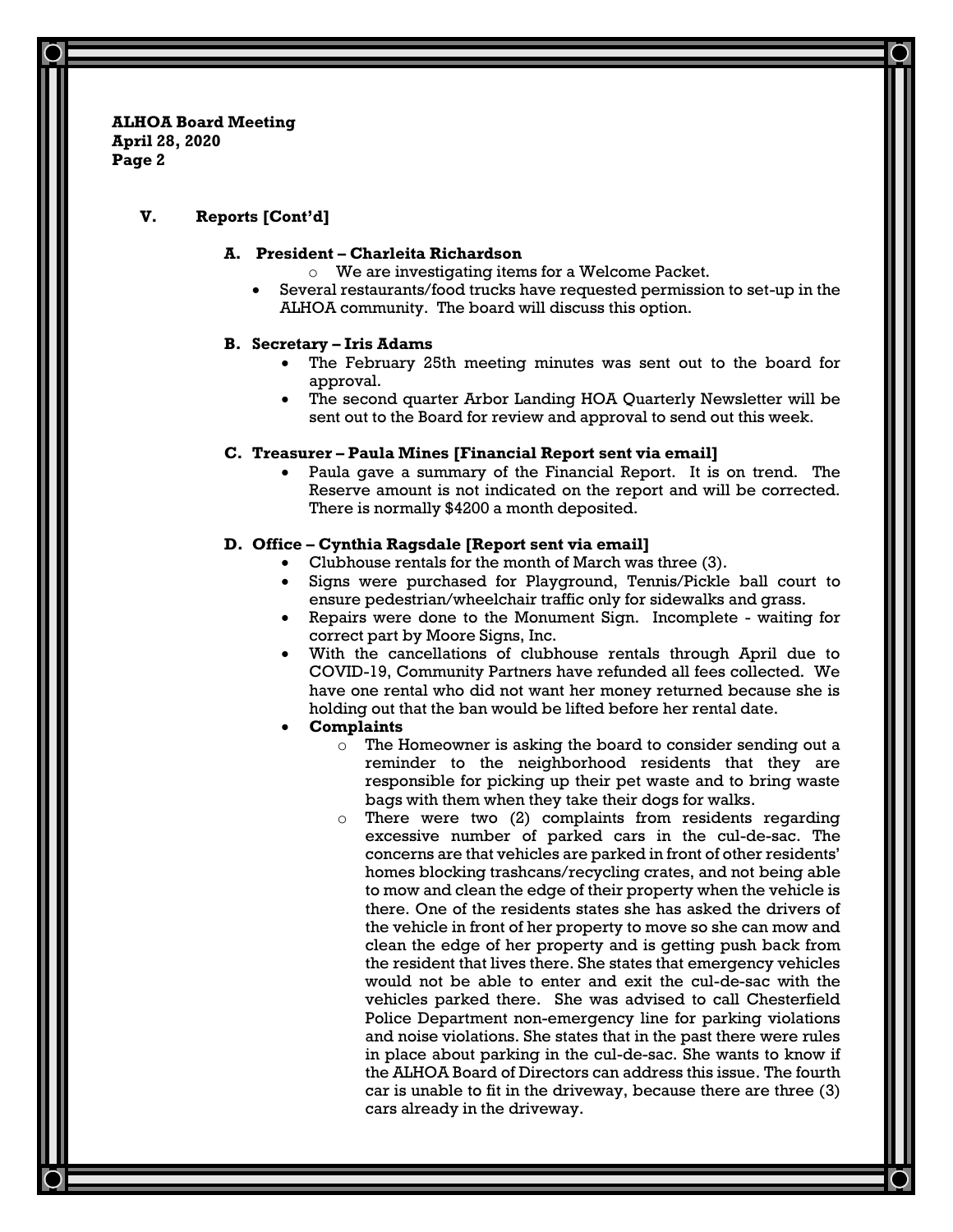## **V. Reports [Cont'd]**

#### **D. Office – Cynthia Ragsdale**

- o I received a complaint about trash being thrown in the lake and fisherman leaving their trash surrounding the lake. This resident picked it up but wanted to know if there is something the ALHOA BOD could do to address the problem. I did speak with Mary with IBPOA and there is someone that comes once a week to pick up trash and empty the metal trash cans. She indicated that with increased activity at the lake, the trash may be dumped more often than the contractors pick it up.
- Treetop Products reached out about the price quote on the picnic tables to see if the ALHOA Board of Directors are still interested in purchasing the three picnic tables. They were advised that I am awaiting decision at this month's board meeting.
- The Pool Letter for 2020 from Community Partners and the ordering of Pool Stickers, Pool passes, and the printing of 2020 guest passes has been delayed awaiting the board's decision at this month's meeting.
- With the recent storm on Friday April 24, 2020, I noticed there is a leak in the top window at the clubhouse entrance that travels down to the window below it.
	- o *Iris Adams stated that because this was a severe hailstorm, we may want to get the insurance company to come out and look over the property to see if there were any other damages.*
	- o *Charleita mentioned that having them come out could possibly cause our insurance premium to increase.*

## **E. Committees**

#### **1. Social**

• Due to the Governor's mandate on social distancing and no gatherings over 10, we have suspended all activities through June 10th.

#### **2. ARC**

• The ARC Committee is active and has a chair now.

# **VI. Management – Jessica Crump**

• Jessica Crump has been sending letters to residents and making drive-thru to ensure that residents' exteriors are complying to the guidelines.

#### **VII. Old Business**

**A.** Douglas Aquatics

• The Board of Directors met in Executive Session concerning the contract for Douglas Aquatics for the 2020 year. This included a new chlorinator and caulking. Motion was made by Jeremy Goodman to approve the Douglas Aquatics contract for the pool for 2020. Motion was seconded by Paula Mines and the motion carried unanimously.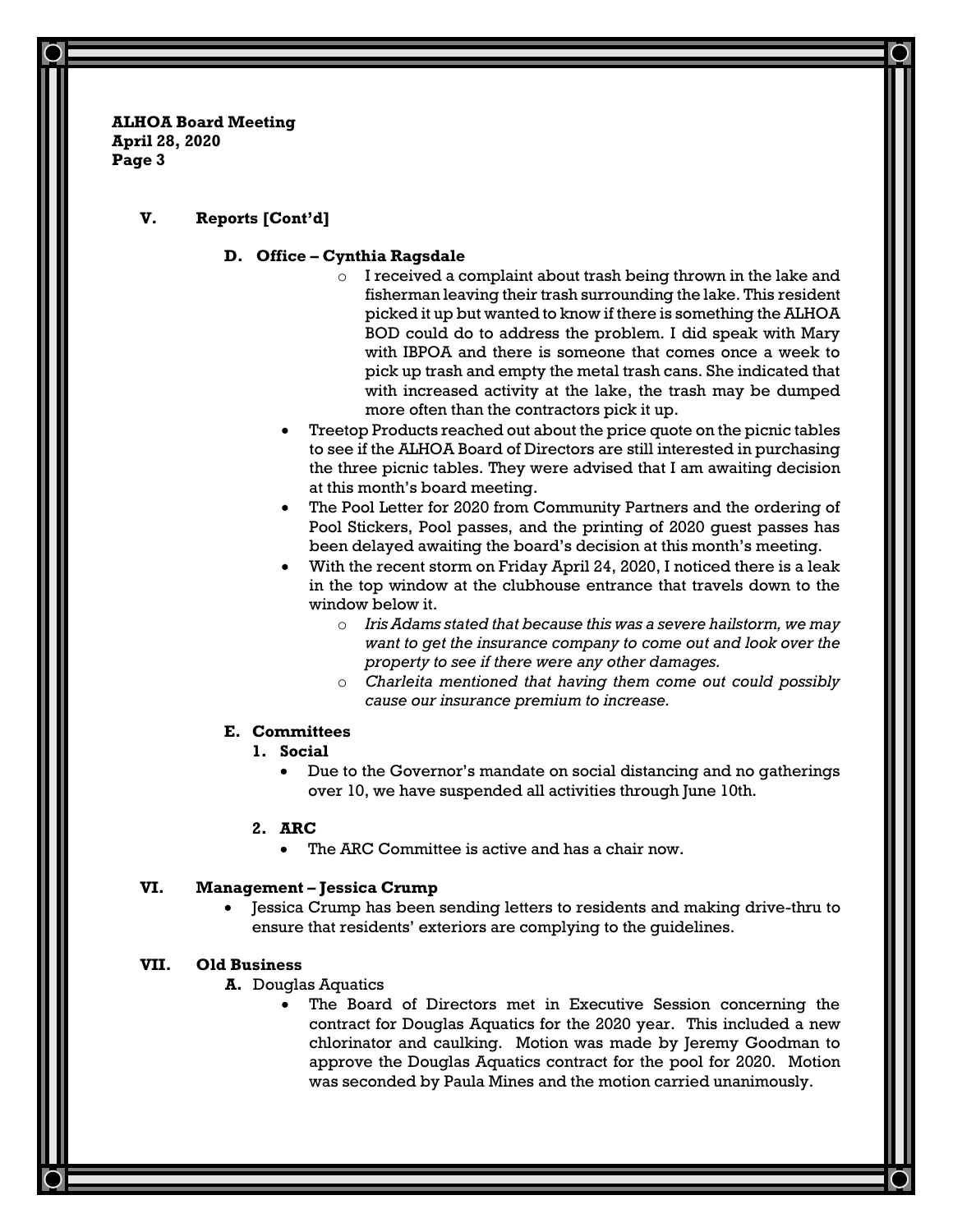### **VII. Old Business [Cont'd]**

- **B.** Main Street Homes Pool Request Ratification Decision
	- The Board of Directors discussed and concluded that the present size of our pool cannot accommodate them. Motion was made by Jeremy Goodman to deny the request from Main Street Homes for the use of our pool. Motion was seconded by Paula Mines and the motion carried unanimously.

#### **C.** Picnic Table

- In our last meeting we discussed and agreed that we would purchase three (3) tables. Since our last meeting, the board did a reevaluation and concluded that we should purchase two (2) 88-inch tables, two (2) regular round tables and pay the additional \$65 to have them removed off the pallet. Replacing those tables was a part of the reserved study. It was motioned by Jeremy Goodman to purchase the four (4) tables and pay the \$65 to have them removed from the pallet. Motion was seconded by Paula Mines and the motion carried unanimously.
- **D.** Welcome Packet
	- Nothing new to report currently.

#### **VIII. New Business**

- **A.** Food Truck/Restaurant Requests
	- There were three (3) vendors that would like to provide food service to the ALHOA Community. They would pick a day to come out in the community. You will be able to place your orders online and they will deliver them to the community. Everything will be strictly run by the vendors. They provided information about themselves and their menus for you to choose from.
		- 1. **Chantel Schindler with Four Brothers Bistro Food Truck and OPA Food Truck.** We are with the Richmond Food Truck Association and we would love the opportunity to come out to your neighborhood and serve you all. We have our Four Brothers Bistro and Grill Food Truck that serves up American fare and we also have OPA Food truck for some Greek Classics. While members of our team are manning the grill and preparing your food, we will have one member ensuring that folks stay a safe distance apart as well as provide curbside delivery service for any patrons who wish to have meals delivered to their home or their vehicle. We have also set up a way for your residents to order online to help contribute to the social distancing guidelines.